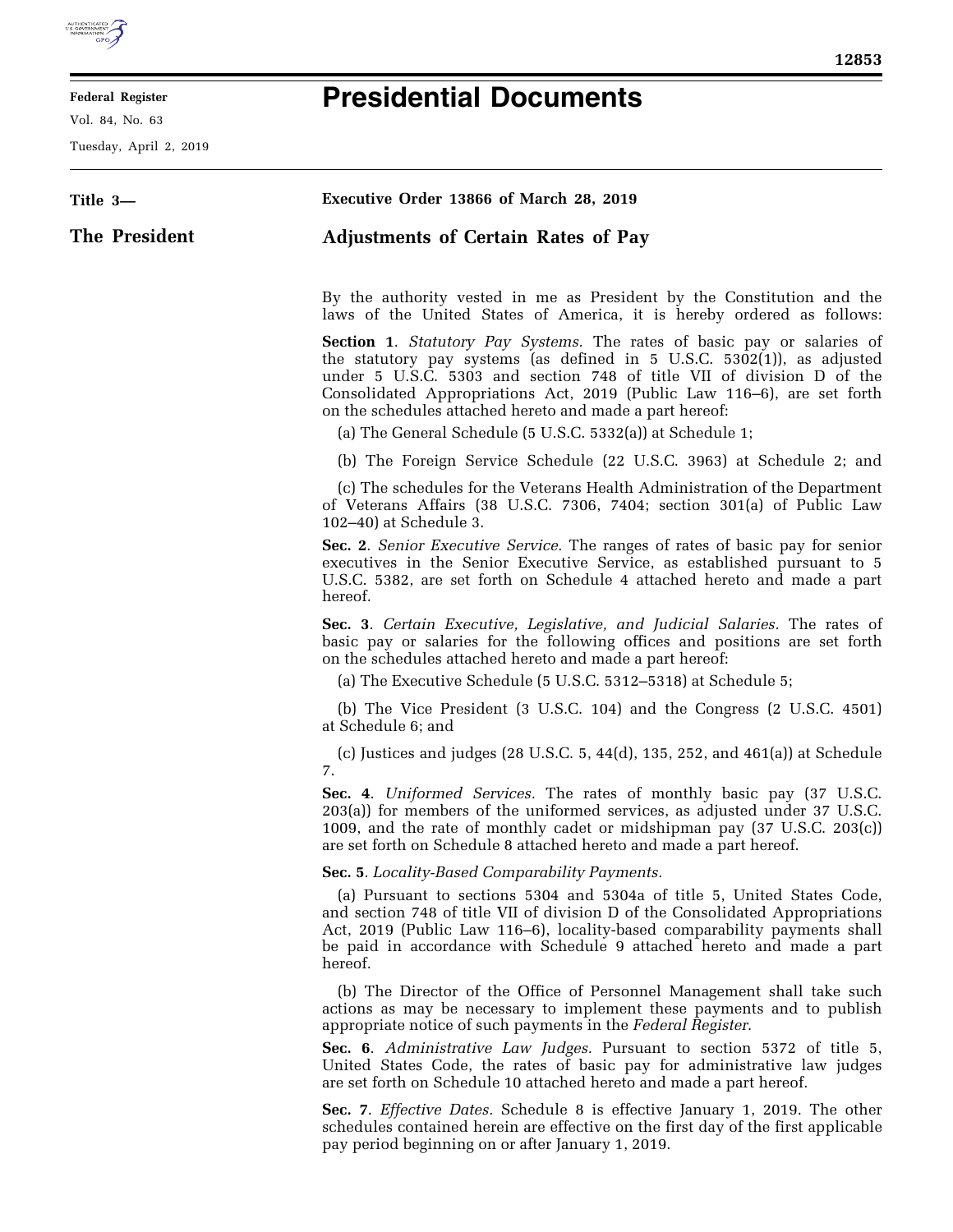**Sec. 8**. *Prior Order Superseded.* Executive Order 13856 of December 28, 2018, is superseded as of the effective dates specified in section 7 of this order.

Dundsbumm

Ξ

THE WHITE HOUSE, *March 28, 2019.* 

Billing code 3295–F9–P

Ξ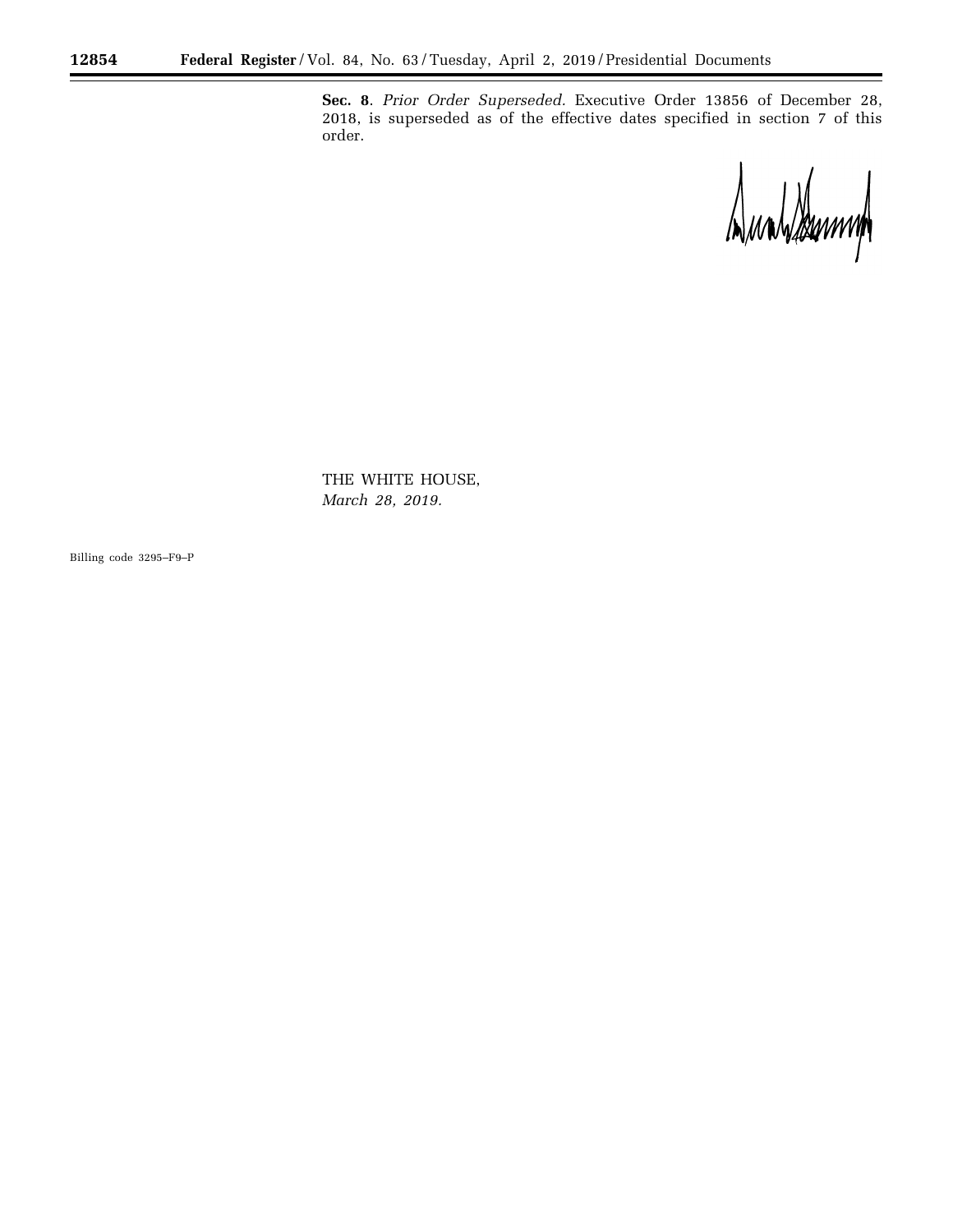## **SCHEDULE 1--GENERAL SCHEDULE**

|          |          | $\mathbf{2}$ |          | 4        | 5        | 6        |          | 8        | 9        | 10       |
|----------|----------|--------------|----------|----------|----------|----------|----------|----------|----------|----------|
| $GS-1$   | \$19,048 | \$19,686     | \$20,320 | \$20,949 | \$21,583 | \$21,953 | \$22,579 | \$23,211 | \$23,236 | \$23,827 |
| $GS-2$   | 21,417   | 21,927       | 22,636   | 23,236   | 23,497   | 24,188   | 24,879   | 25,570   | 26,261   | 26,952   |
| $GS-3$   | 23,368   | 24,147       | 24,926   | 25,705   | 26,484   | 27,263   | 28,042   | 28,821   | 29,600   | 30,379   |
| $GS-4$   | 26,233   | 27,107       | 27,981   | 28,855   | 29,729   | 30,603   | 31,477   | 32,351   | 33,225   | 34,099   |
| $GS - 5$ | 29,350   | 30,328       | 31,306   | 32,284   | 33,262   | 34,240   | 35,218   | 36,196   | 37,174   | 38,152   |
| $GS-6$   | 32,716   | 33,807       | 34,898   | 35,989   | 37,080   | 38,171   | 39,262   | 40,353   | 41,444   | 42,535   |
| $GS - 7$ | 36,356   | 37,568       | 38,780   | 39,992   | 41,204   | 42,416   | 43,628   | 44,840   | 46,052   | 47,264   |
| $GS - 8$ | 40,263   | 41,605       | 42,947   | 44,289   | 45,631   | 46,973   | 48,315   | 49,657   | 50,999   | 52,341   |
| $GS-9$   | 44,471   | 45,953       | 47,435   | 48,917   | 50,399   | 51,881   | 53,363   | 54,845   | 56,327   | 57,809   |
| $GS-10$  | 48,973   | 50,605       | 52,237   | 53,869   | 55,501   | 57,133   | 58,765   | 60,397   | 62,029   | 63,661   |
| $GS-11$  | 53,805   | 55,599       | 57,393   | 59,187   | 60,981   | 62,775   | 64,569   | 66,363   | 68,157   | 69,951   |
| $GS-12$  | 64,490   | 66,640       | 68,790   | 70,940   | 73,090   | 75,240   | 77,390   | 79,540   | 81,690   | 83,840   |
| $GS-13$  | 76,687   | 79,243       | 81,799   | 84,355   | 86,911   | 89,467   | 92,023   | 94,579   | 97,135   | 99,691   |
| $GS-14$  | 90,621   | 93,642       | 96,663   | 99,684   | 102,705  | 105,726  | 108,747  | 111,768  | 114,789  | 117,810  |
| $GS-15$  | 106,595  | 110,148      | 113,701  | 117,254  | 120,807  | 124,360  | 127,913  | 131,466  | 135,019  | 138,572  |

(Effective on the first day of the first applicable pay period beginning on or after January 1, 2019}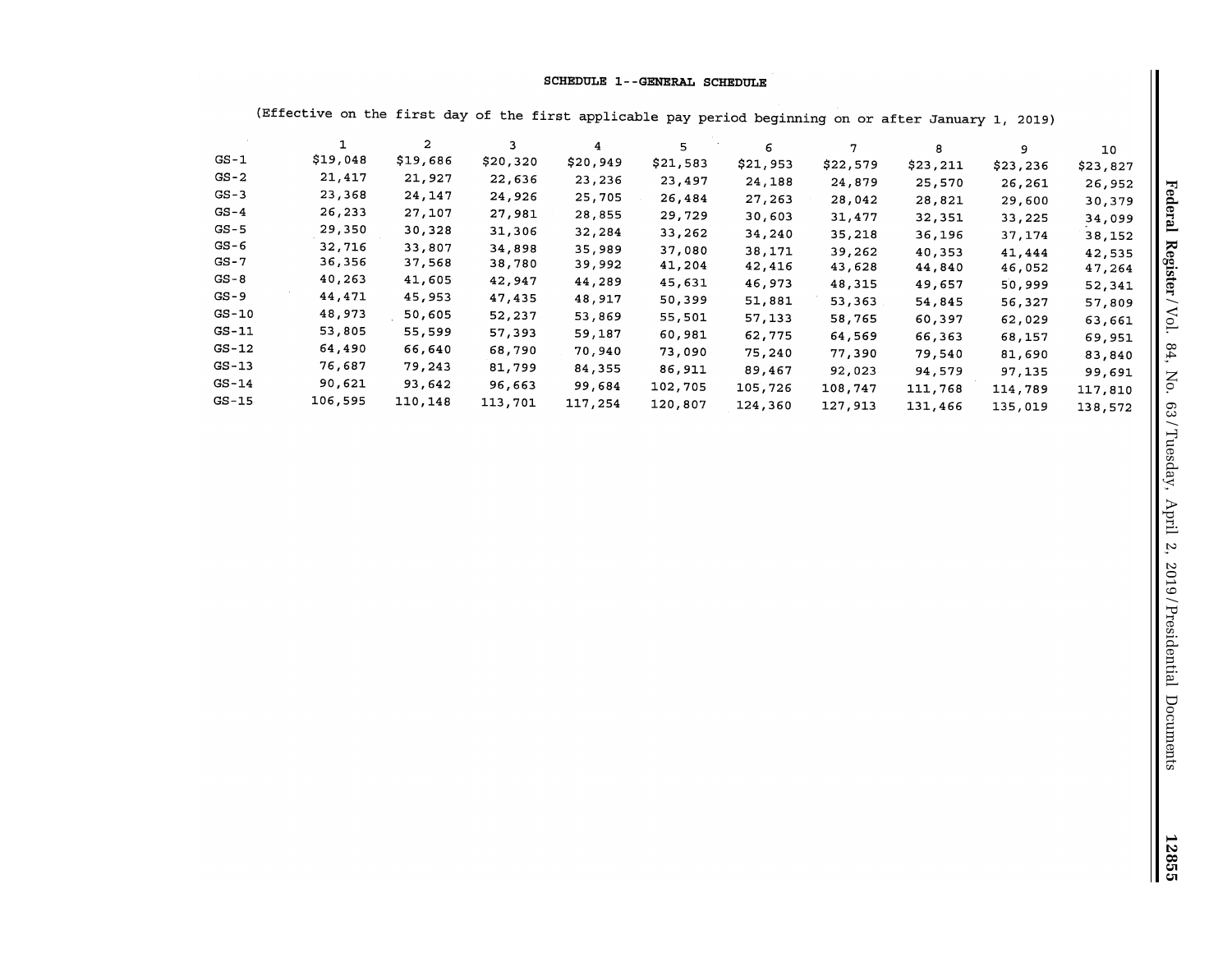## **SCHEDULE 2--FOREIGN SERVICE SCHEDULE**

(Effective on the first day of the first applicable pay period beginning on or after January 1, 2019)

| Step           | Class     | Class    | Class    | Class    | Class    | Class    | Class    | Class    | Class    |
|----------------|-----------|----------|----------|----------|----------|----------|----------|----------|----------|
|                |           | 2        |          | 4        |          | 6        |          |          | 9        |
|                | \$106,595 | \$86,374 | \$69,988 | \$56,711 | \$45,953 | \$41,081 | \$36,725 | \$32,831 | \$29,350 |
| $\overline{2}$ | 109,793   | 88,965   | 72,088   | 58,412   | 47,332   | 42,313   | 37,827   | 33,816   | 30,231   |
| 3              | 113,087   | 91,634   | 74,250   | 60,165   | 48,752   | 43,583   | 38,962   | 34,830   | 31,137   |
| 4              | 116,479   | 94,383   | 76,478   | 61,970   | 50,214   | 44,890   | 40,130   | 35,875   | 32,072   |
| 5.             | 119,974   | 97,215   | 78,772   | 63,829   | 51,721   | 46,237   | 41,334   | 36,952   | 33,034   |
| 6              | 123,573   | 100,131  | 81,135   | 65,744   | 53,272   | 47,624   | 42,574   | 38,060   | 34,025   |
| 7              | 127,280   | 103,135  | 83,569   | 67,716   | 54,870   | 49,053   | 43,852   | 39,202   | 35,045   |
| 8              | 131,098   | 106,229  | 86,076   | 69,747   | 56,516   | 50,524   | 45,167   | 40,378   | 36,097   |
| 9              | 135,031   | 109,416  | 88,659   | 71,840   | 58,212   | 52,040   | 46,522   | 41,589   | 37,180   |
| 10             | 138,572   | 112,698  | 91,318   | 73,995   | 59,958   | 53,601   | 47,918   | 42,837   | 38,295   |
| 11             | 138,572   | 116,079  | 94,058   | 76,215   | 61,757   | 55,209   | 49,355   | 44,122   | 39,444   |
| 12             | 138,572   | 119,562  | 96,880   | 78,501   | 63,610   | 56,866   | 50,836   | 45,446   | 40,627   |
| 13             | 138,572   | 123,149  | 99,786   | 80,856   | 65,518   | 58,572   | 52,361   | 46,809   | 41,846   |
| 14             | 138,572   | 126,843  | 102,780  | 83,282   | 67,484   | 60,329   | 53,932   | 48,213   | 43,101   |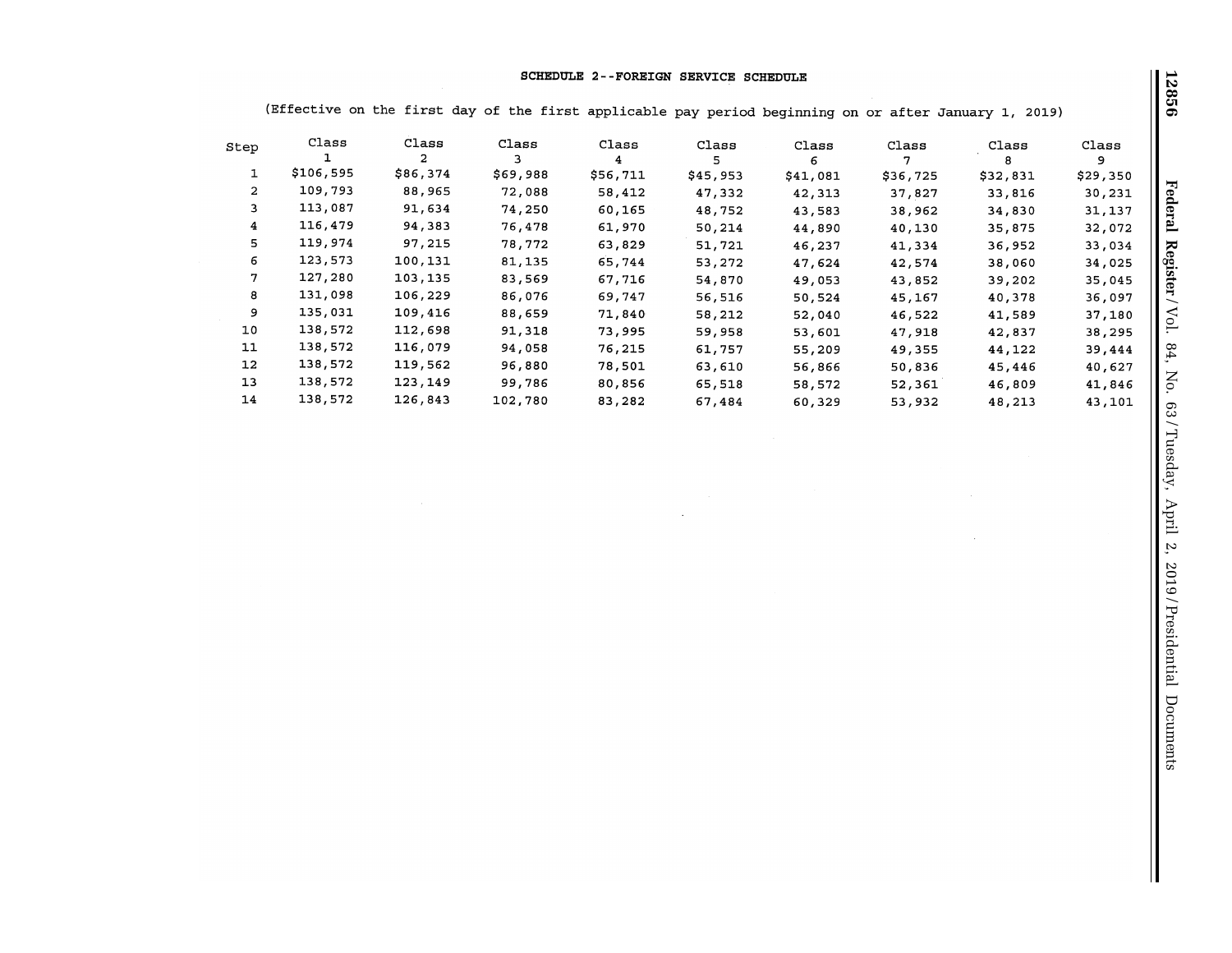# **SCHEDULE 3--VETERANS HEALTH ADMINISTRATION SCHEDULES DEPARTMENT OF VETERANS AFFAIRS**

(Effective on the first day of the first applicable pay period beginning on or after January 1, 2019)

Schedule for the Office of the Under Secretary for Health

(38 u.s.c. 7306)•

| Minimum   | Maximum     |
|-----------|-------------|
| \$127,914 | \$156,000** |
|           |             |

## Physician, Dentist, and Podiatrist Base and Longevity Schedule\*\*\*

|                          |  |  |  |  |  |  |  |  |  |  | \$153,773 |
|--------------------------|--|--|--|--|--|--|--|--|--|--|-----------|
|                          |  |  |  |  |  |  |  |  |  |  | 153.773   |
| Podiatrist Grade 104,843 |  |  |  |  |  |  |  |  |  |  | 153.773   |

## Chiropractor and Optometrist Schedule

|                     | \$138,572         |
|---------------------|-------------------|
|                     | 117,810<br>90.621 |
| Intermediate Grade. | 99,691<br>76.687  |
|                     | 83,840<br>64.490  |
|                     | 69,951<br>53,805  |

## Physician Assistant and Expanded-Function Dental Auxiliary Schedule\*\*\*\*

|                           |  |  |  |  |  |  |  | \$106,595 | \$138,572 |
|---------------------------|--|--|--|--|--|--|--|-----------|-----------|
| Assistant Director Grade. |  |  |  |  |  |  |  | 90,621    | 117,810   |
|                           |  |  |  |  |  |  |  | 76,687    | 99,691    |
|                           |  |  |  |  |  |  |  | 64,490    | 83,840    |
| Intermediate Grade.       |  |  |  |  |  |  |  | 53,805    | 69,951    |
|                           |  |  |  |  |  |  |  | 44.471    | 57,809    |
|                           |  |  |  |  |  |  |  | 38,268    | 49,752    |
|                           |  |  |  |  |  |  |  | 32,716    | 42,535    |

This schedule does not apply to the Director of Nursing Service or any incumbents who are physicians or dentists.

<sup>\*•</sup> Pursuant to 38 U.S.C. 7404(d), the rate of basic pay payable to these employees is limited to the rate for level V of the Executive Schedule, which is \$156,000.

<sup>•••</sup> Pursuant to section 3 of Public Law 108-445 and 38 U.S.C. 7431, Veterans Health Administration physicians and dentists may also be paid market pay and performance pay.

<sup>••••</sup> Pursuant to section 30l(a) of Public Law 102-40, these positions are paid according to the Nurse Schedule in 38 U.S.C. 4107(b), as in effect on August 14, 1990, with subsequent adjustments.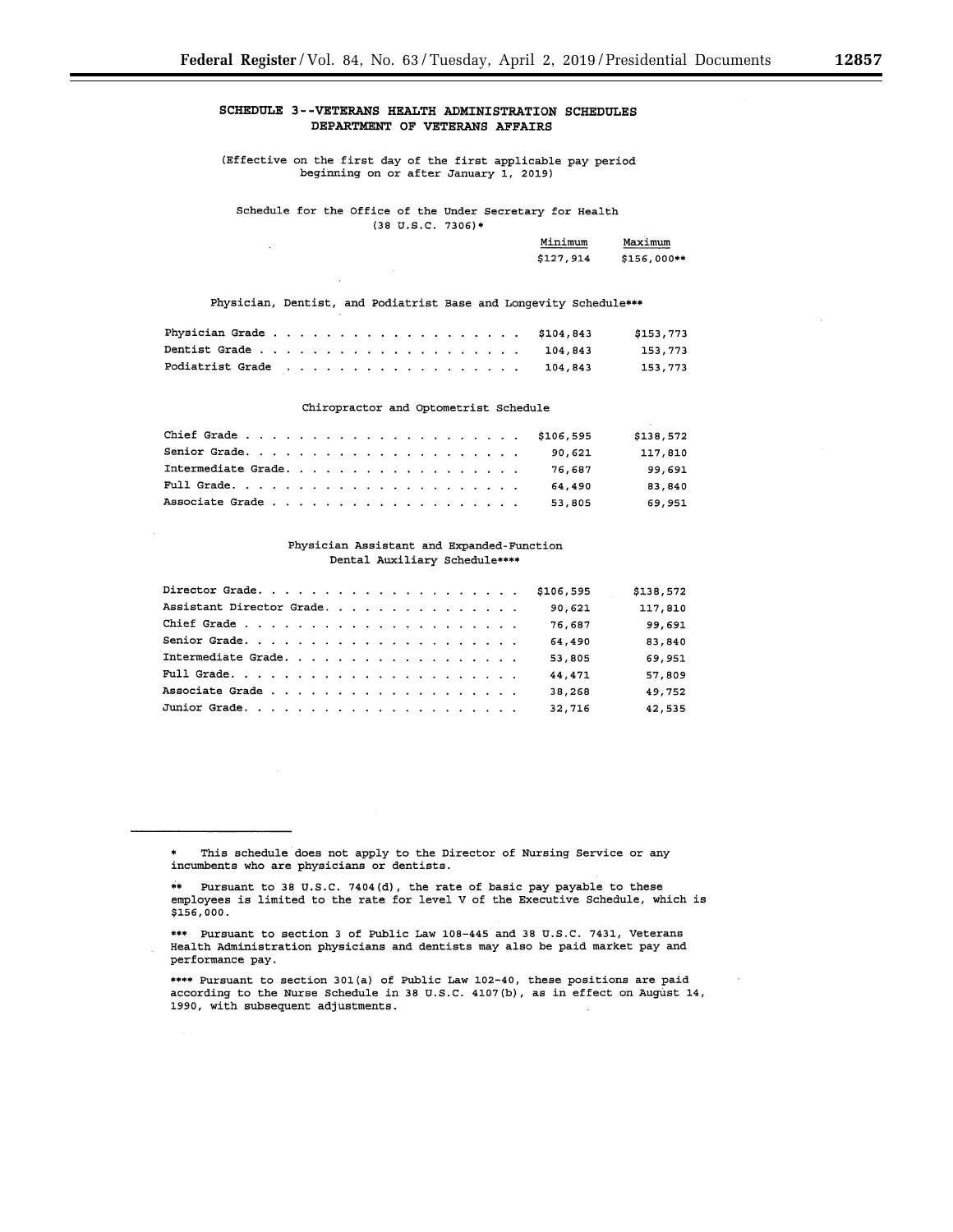# **SCHEDULE 4--SENIOR EXECUTIVE SERVICE**

(Effective on the first day of the first applicable pay period beginning on or after January 1, 2019)

|                                                                  | Minimum   | Maximum   |
|------------------------------------------------------------------|-----------|-----------|
| Agencies with a Certified SES<br>Performance Appraisal System    | \$127,914 | \$192,300 |
| Agencies without a Certified SES<br>Performance Appraisal System | \$127,914 | \$176,900 |

# **SCHEDULE 5--EXECUTIVE SCHEDULE**

(Effective on the first day of the first applicable pay period beginning on or after January 1, 2019)

## **SCHEDULE 6--VICE PRESIDENT AND MEMBERS OF CONGRESS**

(Effective on the first day of the first applicable pay period beginning on or after January 1, 2019)

| Members of the House of Representatives. 174,000           |         |
|------------------------------------------------------------|---------|
| Delegates to the House of Representatives. 174,000         |         |
| Resident Commissioner from Puerto Rico                     | 174,000 |
| President pro tempore of the Senate. 193,400               |         |
| Majority leader and minority leader of the Senate. 193,400 |         |
| Majority leader and minority leader of the House           |         |
|                                                            |         |
| Speaker of the House of Representatives. 223,500           |         |

# **SCHEDULE 7--JODICIAL SALARIES**

(Effective on the first day of the first applicable pay period beginning on or after January 1, 2019)

| Chief Justice of the United States \$270,700       |  |  |  |  |  |
|----------------------------------------------------|--|--|--|--|--|
| Associate Justices of the Supreme Court. 258,900   |  |  |  |  |  |
|                                                    |  |  |  |  |  |
|                                                    |  |  |  |  |  |
| Judges of the Court of International Trade 210,900 |  |  |  |  |  |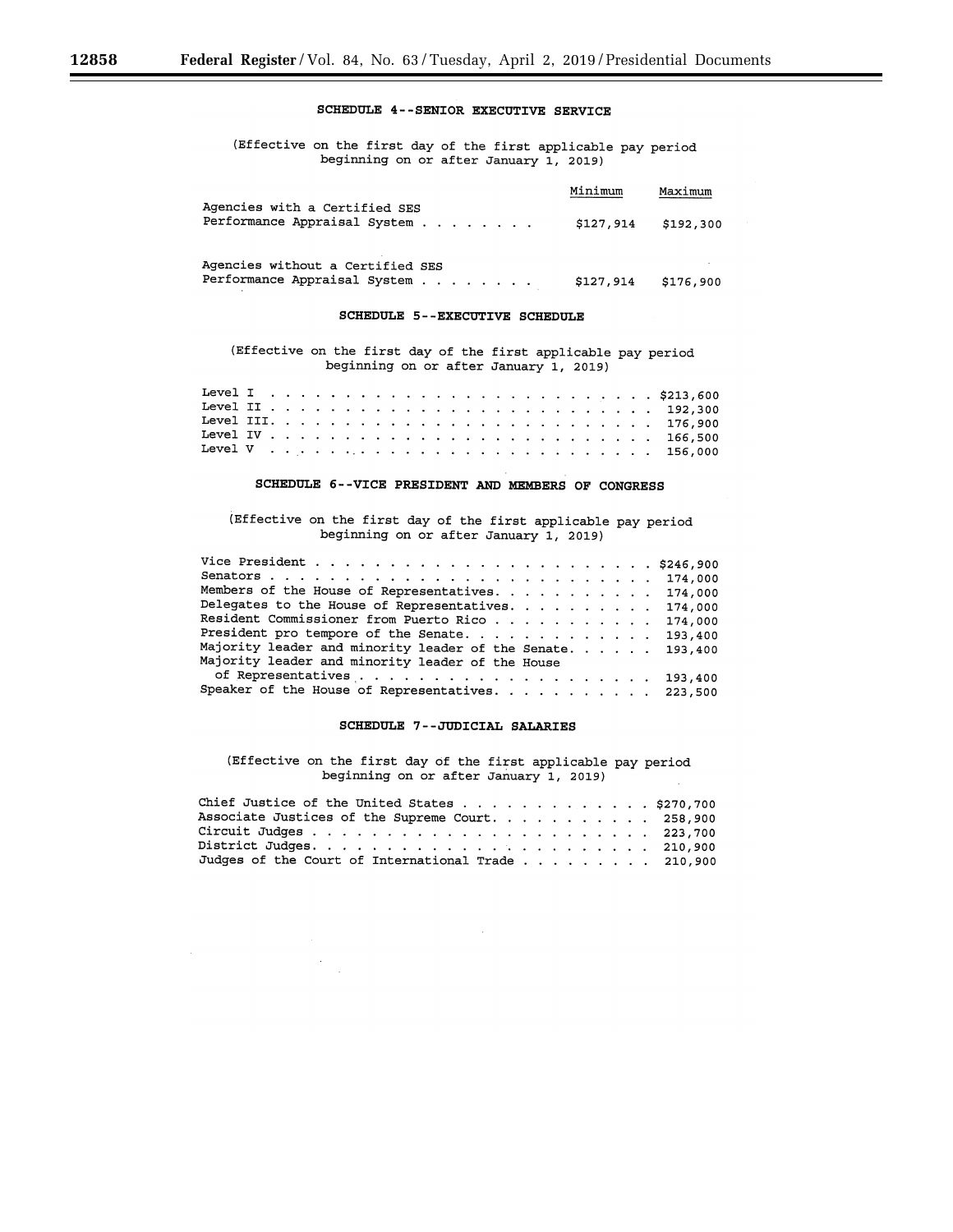#### SCHEDULE 8--PAY OF THE UNIFORMED SERVICES **(Effective January 1, 2019)**

 $\sim$ 

#### Part I--MONTHLY BASIC PAY YEARS OF SERVICE (COMPUTED UNDER 37 U.S.C. 205)

| Pay Grade   | 2 or less                    | Over 2                   | Over <sub>3</sub>        | Over 4      | Over <sub>6</sub>               | Over 8                | Over 10                   | Over 12     | Over 14     | Over 16     | Over 18     |
|-------------|------------------------------|--------------------------|--------------------------|-------------|---------------------------------|-----------------------|---------------------------|-------------|-------------|-------------|-------------|
|             |                              |                          |                          |             |                                 | COMMISSIONED OFFICERS |                           |             |             |             |             |
| $O-10*$     |                              |                          |                          |             |                                 |                       |                           |             |             |             |             |
| $O - 9$     | $\qquad \qquad \blacksquare$ |                          |                          |             |                                 |                       |                           |             |             |             |             |
| $O - B$     | \$10,668.90                  | \$11,018.70              | \$11,250.60              | \$11,315.40 | \$11,604.90                     | \$12,088.20           | \$12,200.70               | \$12,659.70 | \$12,791.70 | \$13,187.10 | \$13,759.50 |
| $O - 7$     | 8,865.30                     | 9,276.90                 | 9,467.70                 | 9,619.20    | 9,893.40                        | 10,164.60             | 10,477.80                 | 10,790.10   | 11,103.60   | 12,088.20   | 12,919.20   |
| $0 - 6**$   | 6,722.70                     | 7,385.70                 | 7,870.50                 | 7,870.50    | 7,900.50                        | 8,239.20              | 8,283.90                  | 8,283.90    | 8,754.30    | 9,586.80    | 10,075.20   |
| $O - 5$     | 5,604.30                     | 6,313.50                 | 6,750.00                 | 6,832.50    | 7,105.50                        | 7,268.40              | 7,627.20                  | 7,890.90    | 8,230.80    | 8,751.30    | 8,998.50    |
| $O - 4$     | 4,835.40                     | 5,597.40                 | 5,971.20                 | 6,054.00    | 6,400.80                        | 6,772.80              | 7,236.00                  | 7,596.30    | 7,846.50    | 7,990.50    | 8,073.90    |
| $0 - 3***$  | 4,251.60                     | 4,819.20                 | 5,201.40                 | 5,671.50    | 5,943.60                        | 6,241.50              | 6,434.40                  | 6,751.20    | 6,916.80    | 6,916.80    | 6,916.80    |
| $0 - 2$ *** | 3,673.50                     | 4,183.80                 | 4,818.30                 | 4,981.20    | 5,083.80                        | 5,083.80              | 5,083.80                  | 5,083.80    | 5,083.80    | 5,083.80    | 5,083.80    |
| $0 - 1***$  | 3,188.40                     | 3,318.90                 | 4,011.90                 | 4,011.90    | 4,011.90                        | 4,011.90              | 4,011.90                  | 4,011.90    | 4,011.90    | 4,011.90    | 4,011.90    |
|             |                              |                          |                          |             | COMMISSIONED OFFICERS WITH OVER | 4                     | YEARS ACTIVE DUTY SERVICE |             |             |             |             |
|             |                              |                          |                          |             | AS AN ENLISTED MEMBER OR        | WARRANT OFFICER****   |                           |             |             |             |             |
| $O-3E$      | $\overline{\phantom{a}}$     | $\overline{\phantom{a}}$ | ۰.                       | \$5,671.50  | \$5,943.60                      | \$6,241.50            | \$6,434.40                | \$6,751.20  | \$7,018.80  | \$7,172.70  | \$7,381.80  |
| $O-2E$      |                              | $\overline{\phantom{0}}$ | -                        | 4,981.20    | 5,083.80                        | 5,245.50              | 5,518.80                  | 5,730.00    | 5,887.20    | 5,887.20    | 5,887.20    |
| $O-1E$      | $-$                          | $\overline{\phantom{0}}$ | $\overline{\phantom{a}}$ | 4,011.90    | 4,284.00                        | 4,442.40              | 4.604.40                  | 4,763.40    | 4,981.20    | 4,981.20    | 4,981.20    |
|             |                              |                          |                          |             |                                 | WARRANT OFFICERS      |                           |             |             |             |             |
| $W - 5$     |                              |                          |                          |             | $\overline{\phantom{0}}$        |                       |                           |             |             |             |             |
| $W - 4$     | \$4,393.80                   | \$4,726.20               | \$4,861.80               | \$4,995.30  | \$5,225.10                      | \$5,452.80            | \$5,683.20                | \$6,029.10  | \$6,333.00  | \$6,621.90  | \$6,858.60  |
| $W-3$       | 4,012.50                     | 4,179.60                 | 4,351.20                 | 4,407.60    | 4,586.70                        | 4,940.40              | 5,308.50                  | 5,482.20    | 5,682.90    | 5,889.00    | 6,261.00    |
| $W-2$       | 3,550.50                     | 3,886.20                 | 3,989.70                 | 4,060.50    | 4,290.90                        | 4,648.80              | 4,826.10                  | 5,000.40    | 5,214.00    | 5,381.10    | 5,532.00    |
| $W-1$       | 3,116.40                     | 3,452.10                 | 3,542.10                 | 3,732.60    | 3,957.90                        | 4,290.30              | 4,445.10                  | 4,662.00    | 4,875.30    | 5,043.30    | 5,197.50    |

 $\star$ Basic pay is limited to the rate of basic pay for level II of the Executive·schedule in effect during calendar year 2019, which is \$16,025.10 per month for officers at pay grades 0-7 through 0-10. This includes officers serving as Chairman or Vice Chairman of the Joint Chiefs of Staff, Chief of Staff of the Army, Chief of Naval Operations, Chief of Staff of the Air Force, Commandant of the Marine Corps, Commandant of the Coast Guard, Chief of the National Guard Bureau, or commander of a unified or specified combatant command (as defined in 10 U.S.C. 161(c)).

Basic pay is limited to the rate of basic pay for level V of the Executive Schedule in effect during calendar year 2019, which is \$12,999.90 per month, for officers at pay grades *0-6* and below.

 $\sim$ 

 $\mathcal{L}$ 

\*\*\* Does not apply to commissioned officers who have been credited with over 4 years of active duty service as an enlisted member or warrant officer.

\*\*\*\* Reservists with at least 1,460 points as an enlisted member, a warrant officer, or a warrant officer and an enlisted member which are creditable toward reserve retirement also qualify for these rates.

 $\sim$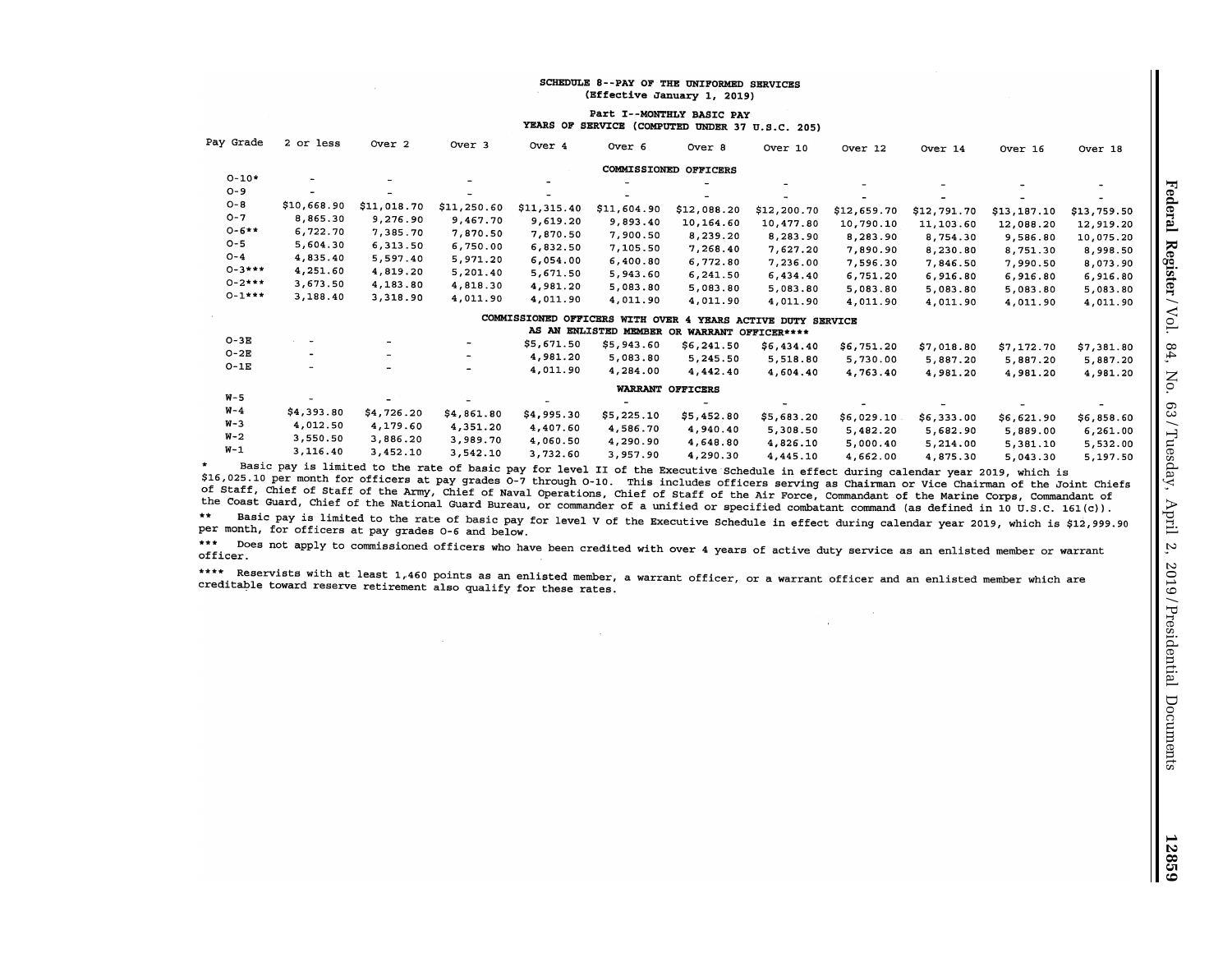#### SCHEDULE 8--PAY OF THE UNIFORMED SERVICES (PAGE 2) (Bffective January 1, 2019)

|             |              |               |               |                                   | Part I--MONTHLY BASIC PAY                    |                           |               |               |               |               |              |
|-------------|--------------|---------------|---------------|-----------------------------------|----------------------------------------------|---------------------------|---------------|---------------|---------------|---------------|--------------|
| Pay Grade   | Over 20      |               |               |                                   | YEARS OF SERVICE (COMPUTED UNDER 37 U.S.C.   |                           | 205)          |               |               |               |              |
|             |              | Over 22       | Over 24       | Over 26                           | Over 28                                      | Over 30                   | Over 32       | Over 34       | Over 36       | Over 38       | Over 40      |
|             |              |               |               |                                   | COMMISSIONED OFFICERS                        |                           |               |               |               |               |              |
| $0 - 10*$   | \$16,025.10* | $$16,025.10*$ | $$16,025.10*$ | $$16,025.10*$                     | $$16,025.10*$                                | $$16,025.10*$             | $$16,025.10*$ | $$16,025.10*$ | $$16,025.10*$ | $$16,025.10*$ | \$16,025.10* |
| $O - 9$     | 15,078.60    | 15,296.40     | 15,610.20     | $16,025.10*$                      | 16,025.10*                                   | 16,025.10*                | 16,025.10*    | 16,025.10*    | 16,025.10*    | $16,025.10*$  | 16,025.10*   |
| $O - 8$     | 14,287.20    | 14,639.40     | 14,639.40     | 14,639.40                         | 14,639.40                                    | 15,006.00                 | 15,006.00     | 15,380.70     | 15,380.70     | 15,380.70     | 15,380.70    |
| $O - 7$     | 12,919.20    | 12,919.20     | 12,919.20     | 12,985.50                         | 12,985.50                                    | 13,245.30                 | 13,245.30     | 13,245.30     | 13,245.30     | 13,245.30     |              |
| $0 - 6 + +$ | 10,563.30    | 10,841.40     | 11,123.10     | 11,668.20                         | 11,668.20                                    | 11,901.30                 | 11,901.30     | 11,901.30     |               |               | 13,245.30    |
| $O - 5$     | 9,243.60     | 9,521.40      | 9,521.40      | 9,521.40                          | 9,521.40                                     | 9,521.40                  | 9,521.40      |               | 11,901.30     | 11,901.30     | 11,901.30    |
| $O-4$       | 8,073.90     | 8,073.90      | 8,073.90      | 8,073.90                          | 8,073.90                                     | 8,073.90                  |               | 9,521.40      | 9,521.40      | 9,521.40      | 9,521.40     |
| $0 - 3$ *** | 6,916.80     | 6,916.80      | 6,916.80      | 6,916.80                          | 6,916.80                                     |                           | 8,073.90      | 8,073.90      | 8,073.90      | 8,073.90      | 8,073.90     |
| $0 - 2$ *** | 5,083.80     | 5,083.80      | 5,083.80      | 5,083.80                          | 5,083.80                                     | 6,916.80                  | 6,916.80      | 6,916.80      | 6,916.80      | 6,916.80      | 6,916.80     |
| $0 - 1***$  | 4,011.90     | 4,011.90      | 4,011.90      | 4,011.90                          |                                              | 5,083.80                  | 5,083.80      | 5,083.80      | 5,083.80      | 5,083.80      | 5,083.80     |
|             |              |               |               |                                   | 4,011.90                                     | 4,011.90                  | 4,011.90      | 4,011.90      | 4,011.90      | 4,011.90      | 4,011.90     |
|             |              |               |               | COMMISSIONED OFFICERS WITH OVER 4 |                                              | YEARS ACTIVE DUTY SERVICE |               |               |               |               |              |
|             |              |               |               |                                   | AS AN ENLISTED MEMBER OR WARRANT OFFICER**** |                           |               |               |               |               |              |
| $O-3E$      | \$7,381.80   | \$7,381.80    | \$7,381.80    | \$7,381.80                        | \$7,381.80                                   | \$7,381.80                | \$7,381.80    | \$7,381.80    | \$7,381.80    | \$7,381.80    | \$7,381.80   |
| $O-2E$      | 5,887.20     | 5,887.20      | 5,887.20      | 5,887.20                          | 5,887.20                                     | 5,887.20                  | 5,887.20      | 5,887.20      | 5,887.20      | 5,887.20      |              |
| $O-1E$      | 4,981.20     | 4,981.20      | 4,981.20      | 4,981.20                          | 4,981.20                                     | 4,981.20                  | 4,981.20      | 4,981.20      | 4,981.20      | 4,981.20      | 5,887.20     |
|             |              |               |               |                                   |                                              |                           |               |               |               |               | 4,981.20     |
| $W - 5$     | \$7,812.60   | \$8,208.60    |               |                                   | WARRANT OFFICERS                             |                           |               |               |               |               |              |
| $W - 4$     | 7,089.30     |               | \$8,503.80    | \$8,830.50                        | \$8,830.50                                   | \$9,272.70                | \$9,272.70    | \$9,735.60    | \$9,735.60    | \$10,223.40   | \$10,223.40  |
| $W-3$       | 6,511.80     | 7,428.00      | 7,706.40      | 8,024.10                          | 8,024.10                                     | 8,184.00                  | 8,184.00      | 8,184.00      | 8,184.00      | 8,184.00      | 8,184.00     |
| $W-2$       |              | 6,661.80      | 6,821.10      | 7,038.60                          | 7,038.60                                     | 7,038.60                  | 7,038.60      | 7,038.60      | 7,038.60      | 7,038.60      | 7,038.60     |
| $W-1$       | 5,713.20     | 5,832.00      | 5,926.20      | 5,926.20                          | 5,926.20                                     | 5,926.20                  | 5,926.20      | 5,926.20      | 5,926.20      | 5,926.20      | 5,926.20     |
|             | 5,385.30     | 5,385.30      | 5,385.30      | 5,385.30                          | 5,385.30                                     | 5,385.30                  | 5,385.30      | 5,385.30      | 5,385.30      | 5.385.30      | 5,385.30     |
|             |              |               |               |                                   |                                              |                           |               |               |               |               |              |

 5,385.30 5,385.30 51385 o 30 5,385.30 5,385.30 5,385.30 Basic pay is limited to the rate of basic pay for level 'II of the Executive Schedule *in* effect during calendar year 2019, which is Early pay to the late of the late of below bay for through 0-10. This includes officers serving as Chairman or Vice Chairman of the Joint Chiefs of Staff, Chief of Staff of the Army, Chief of Naval Operations, Chief of Staff of the Air Force, Commandant of the Marine Corps, Commandant of the Marine Corps, Commandant of the Coast Guard, Chief of the National Guard Bureau, or commander of a unified or specified combatant command (as defined in 10 U.S.C. 161(c)).

Basic pay is limited to the rate of basic pay for level v of the Executive Schedule in effect during calendar year 2019, which is \$12,999.90 per month, for officers at pay grades 0-6 and below.

\*\*\* Does not apply to commissioned officers who have been credited with over 4 years of active duty service as an enlisted member or warrant officer.

\*\*\*\* Reservists with at least 1,460 points as an enlisted member, a warrant officer, or a warrant officer and an enlisted member which are creditable toward reserve retirement also qualify for these rates.

 $\ddot{\phantom{a}}$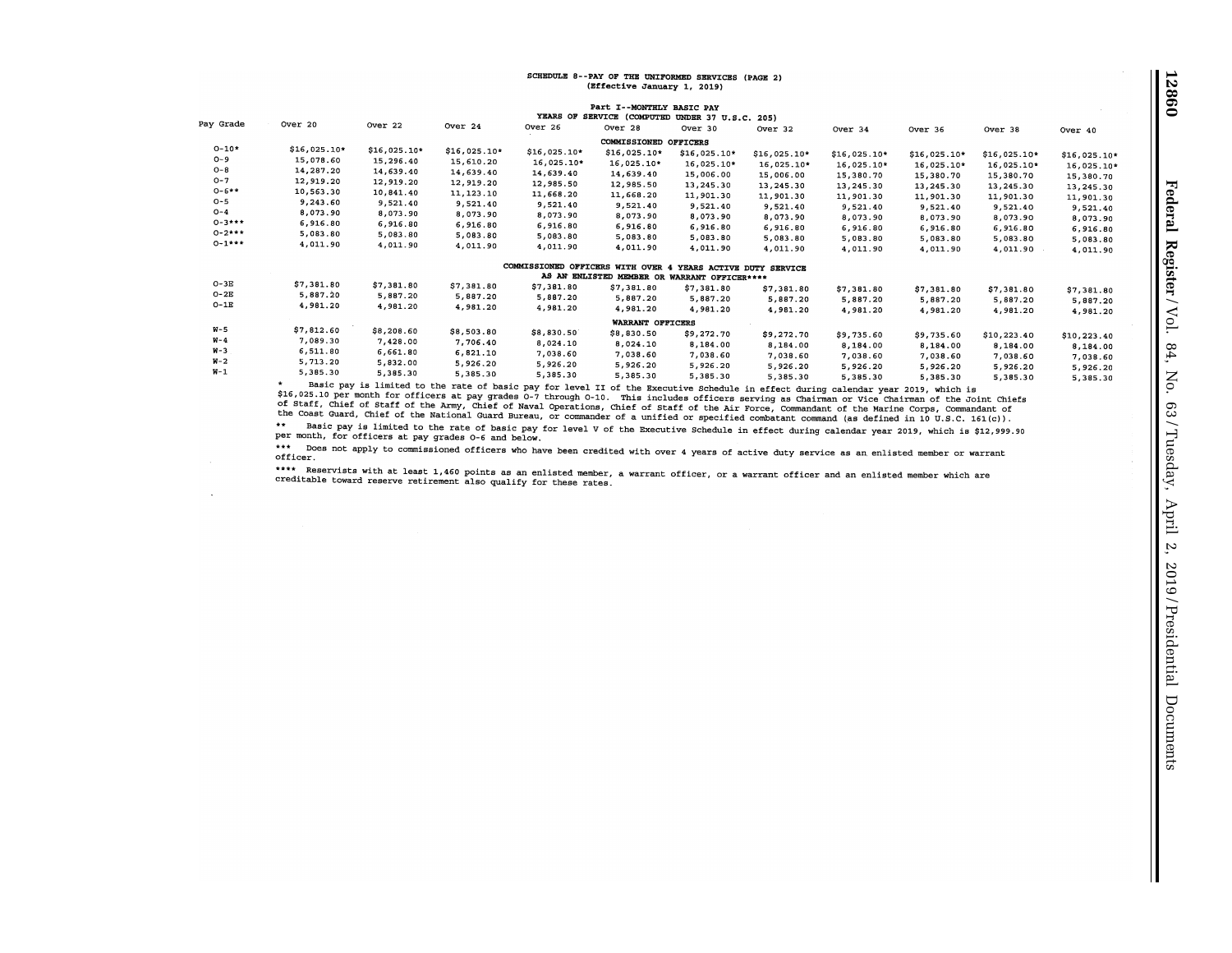## SCHEDULE 8--PAY OF THE UNIFORMED SERVICES (PAGE 3) {Bffective January 1, 2019)

Part I--MONTHLY BASIC PAY

# YEARS OF SERVICE (COMPUTED UNDER 37 U.S.C. 205)

| Pay Grade   | 2 or less      | Over 2                   | Over <sub>3</sub>        | Over 4                   | Over 6                   | Over 8                   | Over 10    | Over 12                  | Over 14        | Over 16                  | Over 18                  |
|-------------|----------------|--------------------------|--------------------------|--------------------------|--------------------------|--------------------------|------------|--------------------------|----------------|--------------------------|--------------------------|
|             |                |                          |                          |                          | <b>ENLISTED MEMBERS</b>  |                          |            |                          |                |                          |                          |
| $E-9*$      | $\overline{a}$ | ۰                        | $\sim$                   | $\overline{\phantom{a}}$ | $\overline{\phantom{a}}$ | $\overline{\phantom{a}}$ | \$5,308.20 | \$5,428.50               | \$5,580.30     | \$5,758.20               | \$5,938.80               |
| $E - 8$     | $\sim$         | $\overline{\phantom{a}}$ | $\overline{\phantom{0}}$ | -                        | $\overline{\phantom{a}}$ | \$4,345.50               | 4,537.50   | 4,656.60                 | 4,798.80       | 4,953.60                 | 5,232.30                 |
| $E-7$       | \$3,020.70     | \$3,296.70               | \$3,423.30               | \$3,590.10               | \$3,720.90               | 3,945.00                 | 4,071.60   | 4,295.70                 | 4,482.60       | 4,609.80                 | 4,745.40                 |
| E-6         | 2,612.70       | 2,875.20                 | 3,002.10                 | 3,125.40                 | 3,254.10                 | 3,543.30                 | 3,656.40   | 3,874.80                 | 3,941.40       | 3,990.00                 | 4,046.70                 |
| $E-5$       | 2,393.40       | 2,554.80                 | 2,678.10                 | 2,804.40                 | 3,001.50                 | 3,207.00                 | 3,376.20   | 3,396.60                 | 3,396.60       | 3,396.60                 | 3,396.60                 |
| $E-4$       | 2,194.50       | 2,307.00                 | 2,431.80                 | 2,555.40                 | 2,664.00                 | 2,664.00                 | 2,664.00   | 2.664.00                 | 2,664.00       | 2,664.00                 | 2,664.00                 |
| $E-3$       | 1,981.20       | 2,105.70                 | 2,233.50                 | 2,233.50                 | 2,233.50                 | 2,233.50                 | 2,233.50   | 2,233.50                 | 2,233.50       | 2,233.50                 | 2,233.50                 |
| $E-2$       | 1,884.00       | 1,884.00                 | 1,884.00                 | 1,884.00                 | 1,884.00                 | 1,884.00                 | 1,884.00   | 1,884.00                 | 1,884.00       | 1,884.00                 | 1,884.00                 |
| $E-1**$     | 1,680.90       | 1,680.90                 | 1,680.90                 | 1,680.90                 | 1,680.90                 | 1,680.90                 | 1,680.90   | 1,680.90                 | 1,680.90       | 1,680.90                 | 1,680.90                 |
| $E - 1$ *** | 1,554.00       | ۰.                       | -                        | -                        | ۰.                       | $\overline{\phantom{a}}$ | -          | $\overline{\phantom{a}}$ | $\blacksquare$ | $\overline{\phantom{a}}$ | $\overline{\phantom{0}}$ |

For noncommissioned·officers serving as Sergeant Major of the Army, Master Chief Petty Officer of the Navy or coast Guard, Chief Master  $\star$ Sergeant of the Air Force, Sergeant Major of the Marine Corps, Senior Enlisted Advisor to the Chairman of the Joint Chiefs of Staff, or Senior Enlisted Advisor to the Chief of the National Guard Bureau, basic pay for this grade is \$8,578.50 per month, regardless of cumulative years of service under 37 u.s.c. 205.

 $\sim$ 

\*\* Applies to personnel who have served 4 months or more on active duty.

\*\*\* Applies to personnel who have served less than 4 months on active duty.

 $\mathcal{L}^{\mathcal{L}}$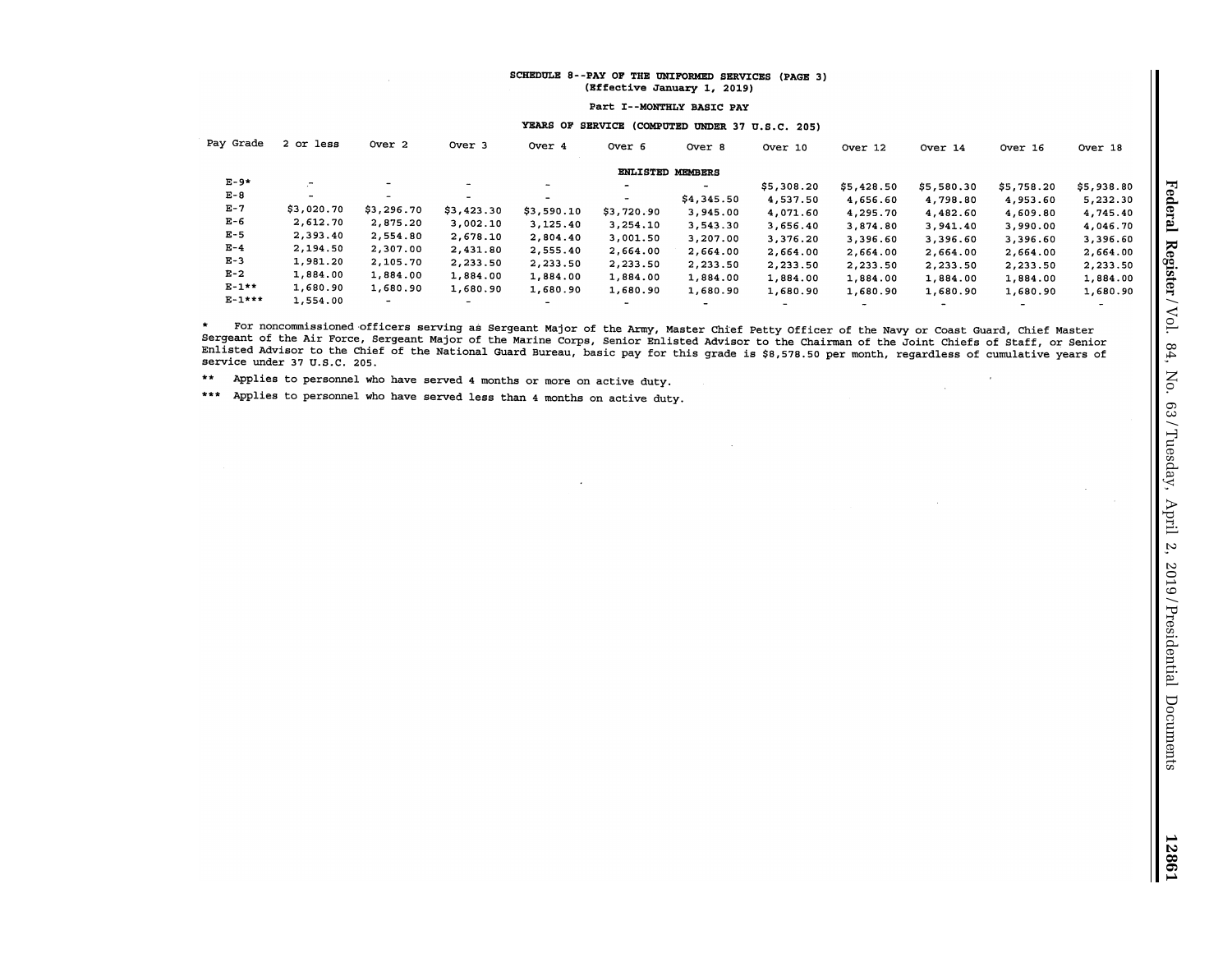## SCHEDULE 8--PAY OF THE UNIFORMED SERVICES (PAGE 4) (Bffective January 1, 2019)

Part X--MONTHLY BASIC PAY

# YEARS OF SERVICE (COMPUTED UNDER 37 U.S.C. 205)

| Pay Grade | Over 20        | Over 22                  | Over 24    | Over 26                  | Over 28          | Over 30    | Over 32                  | Over 34                  | Over 36   | Over 38    | Over 40    |
|-----------|----------------|--------------------------|------------|--------------------------|------------------|------------|--------------------------|--------------------------|-----------|------------|------------|
|           |                |                          |            |                          | ENLISTED MEMBERS |            |                          |                          |           |            |            |
| $E-9*$    | \$6,226.50     | \$6,470.70               | \$6,726.60 | \$7,119.30               | \$7,119.30       | \$7,474.80 | \$7,474.80               | \$7,848.90               | 57,848.90 | \$8,241.90 | \$8,241.90 |
| $E - 8$   | 5,373.60       | 5,613.90                 | 5,747.40   | 6,075.60                 | 6,075.60         | 6,197.70   | 6.197.70                 | 6,197.70                 | 6,197.70  | 6,197.70   | 6,197.70   |
| $E - 7$   | 4,797.60       | 4,974.30                 | 5,068.80   | 5,429.10                 | 5,429.10         | 5,429.10   | 5,429.10                 | 5,429.10                 | 5,429.10  | 5,429.10   |            |
| $E - 6$   | 4,046.70       | 4,046.70                 | 4,046.70   | 4,046.70                 | 4,046.70         | 4,046.70   | 4,046.70                 |                          |           |            | 5,429.10   |
| $E - 5$   | 3,396.60       | 3,396.60                 | 3,396.60   | 3,396.60                 | 3,396.60         | 3,396.60   |                          | 4,046.70                 | 4,046.70  | 4,046.70   | 4,046.70   |
| $E - 4$   | 2,664.00       | 2,664.00                 | 2,664.00   | 2,664.00                 |                  |            | 3,396.60                 | 3,396.60                 | 3,396.60  | 3,396.60   | 3,396.60   |
| $E-3$     | 2,233.50       |                          |            |                          | 2,664.00         | 2,664.00   | 2,664.00                 | 2,664.00                 | 2,664.00  | 2,664.00   | 2,664.00   |
|           |                | 2,233.50                 | 2,233.50   | 2,233.50                 | 2,233.50         | 2,233.50   | 2,233.50                 | 2,233.50                 | 2,233.50  | 2,233.50   | 2,233.50   |
| $E-2$     | 1,884.00       | 1,884.00                 | 1,884.00   | 1,884.00                 | 1,884.00         | 1,884.00   | 1,884.00                 | 1,884.00                 | 1,884.00  | 1,884.00   | 1,884.00   |
| $E-1**$   | 1,680.90       | 1,680.90                 | 1,680.90   | 1,680.90                 | 1,680.90         |            |                          |                          |           |            |            |
| $E-1***$  | $\blacksquare$ |                          |            |                          |                  | 1,680.90   | 1,680.90                 | 1,680.90                 | 1,680.90  | 1,680.90   | 1,680.90   |
|           |                | $\overline{\phantom{0}}$ | -          | $\overline{\phantom{a}}$ | $\sim$           | -          | $\overline{\phantom{0}}$ | $\overline{\phantom{a}}$ | -         | $\sim$     |            |

 $\star$ For noncommissioned officers serving as Sergeant Major of the Army, Master Chief Petty Officer of the Navy or Coast Guard, Chief Master Sergeant of the Air Force, Sergeant Major of the Marine COrps, Senior Enlisted Advisor to the Chairman of the Joint Chiefs of Staff, or Senior Enlisted Advisor to the Chief of the National Guard Bureau, basic pay for this grade is \$8,578.50 per month, regardless of cumulative years of service under 37 U.S.C. 205.

\*\* Applies to personnel who have served 4 montha or more on active duty.

 $\sim 10^{-1}$ 

 $\sim$ 

••• Applies to personnel who have served less than 4 months on active duty .

 $\sim 10^{-1}$ 

 $\mathbb{R}^2$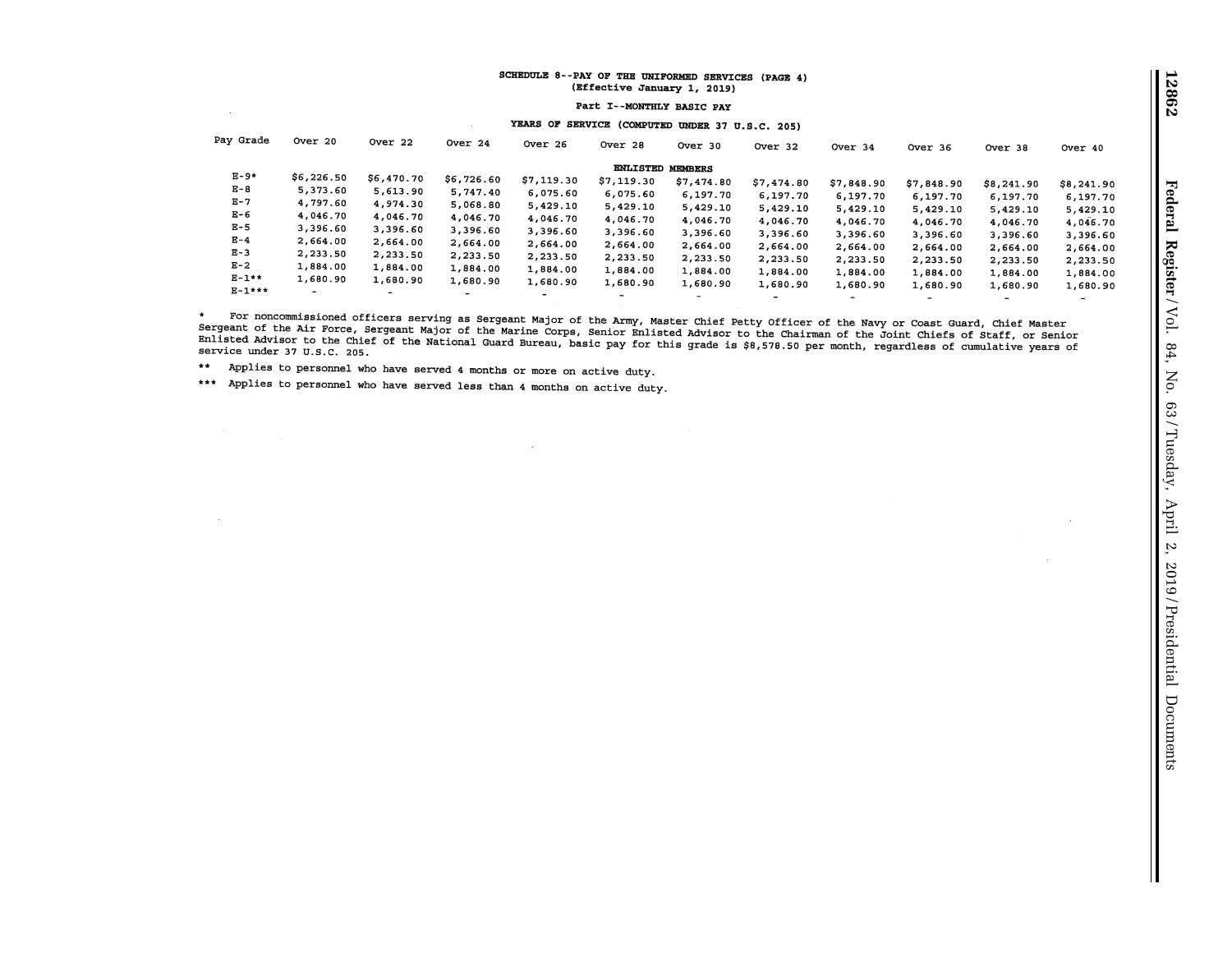# SCHEDULE 8--PAY OF THE UNIFORMED SERVICES (PAGE 5)

## Part II--RATE OF MONTHLY CADET OR MIDSHIPMAN PAY

The rate of monthly cadet or midshipman pay authorized by 37 U.S.C. 203(c) is \$1,116.00.

Note: As a result of the enactment of sections 602-604 of Public Law 105-85, the National Defense Authorization Act for Fiscal Year 1998, the Secretary of Defense now has the authority to adjust the rates of basic allowances for subsistence and housing. Therefore, these allowances are no longer adjusted by the President in conjunction with the adjustment of basic pay for members of the uniformed services. Accordingly, the tables of allowances included in previous orders are not included here.

 $\mathbf{r}$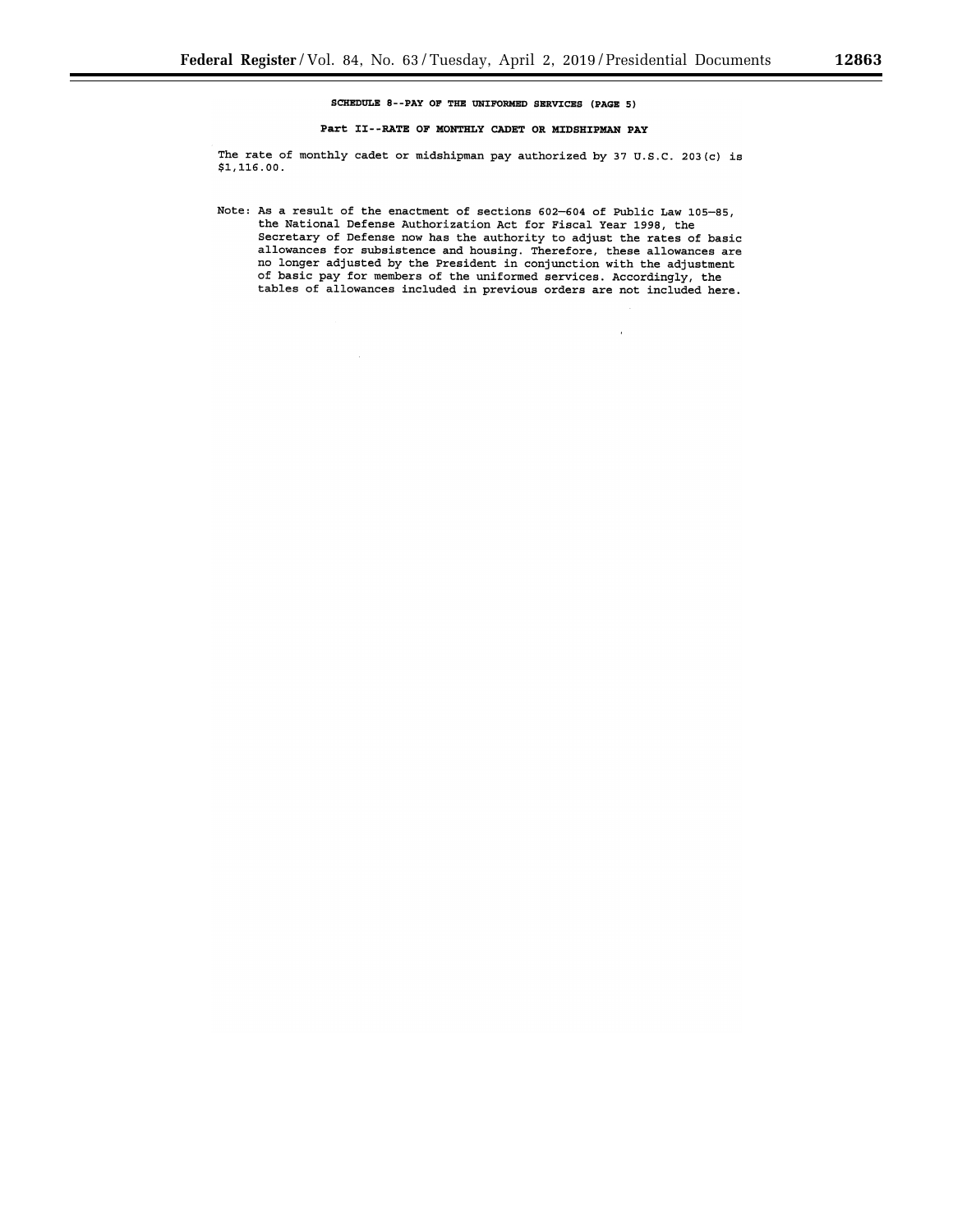# **SCHEDULE 9--LOCALITY-BASED COMPARABILITY PAYMENTS**

٠

(Effective on the first day of the first applicable pay period beginning on or after January 1, 2019)

| Locality Pay Area*                                                                                                                                                                                                                                                                               | Rate |
|--------------------------------------------------------------------------------------------------------------------------------------------------------------------------------------------------------------------------------------------------------------------------------------------------|------|
| Albuquerque-Santa Fe-Las Vegas, NM 16.20%<br>Atlanta-Athens-Clarke County-Sandy Springs, GA-AL 21.64%<br>Birmingham-Hoover-Talladega, AL 15.77%<br>Boston-Worcester-Providence, MA-RI-NH-ME 28.27%<br>Burlington-South Burlington, VT 16.18%<br>Cincinnati-Wilmington-Maysville, OH-KY-IN 20.21% |      |
| Columbus-Marion-Zanesville, OH 19.47%<br>Corpus Christi-Kingsville-Alice, TX 16.01%                                                                                                                                                                                                              |      |
| Dayton-Springfield-Sidney, OH 18.61%                                                                                                                                                                                                                                                             |      |
| Detroit-Warren-Ann Arbor, MI 26.81%                                                                                                                                                                                                                                                              |      |
| Hartford-West Hartford, CT-MA 28.87%                                                                                                                                                                                                                                                             |      |
| Indianapolis-Carmel-Muncie, IN 16.57%<br>Kansas City-Overland Park-Kansas City, MO-KS 16.60%                                                                                                                                                                                                     |      |
| Miami-Fort Lauderdale-Port St. Lucie, FL 23.12%                                                                                                                                                                                                                                                  |      |
| Minneapolis-St. Paul, MN-WI 24.00%<br>New York-Newark, NY-NJ-CT-PA 33.06%<br>Omaha-Council Bluffs-Fremont, NE-IA 15.87%                                                                                                                                                                          |      |
| Palm Bay-Melbourne-Titusville, FL 16.33%<br>Philadelphia-Reading-Camden, PA-NJ-DE-MD 25.30%                                                                                                                                                                                                      |      |
| Pittsburgh-New Castle-Weirton, PA-OH-WV 18.86%<br>Portland-Vancouver-Salem, OR-WA 23.13%<br>Raleigh-Durham-Chapel Hill, NC 19.99%                                                                                                                                                                |      |
| San Antonio-New Braunfels-Pearsall, TX 16.07%                                                                                                                                                                                                                                                    |      |
| San Jose-San Francisco-Oakland, CA  40.35%                                                                                                                                                                                                                                                       |      |
| St. Louis-St. Charles-Farmington, MO-IL 17.05%<br>Virginia Beach-Norfolk, VA-NC 15.91%<br>Washington-Baltimore-Arlington, DC-MD-VA-WV-PA  29.32%                                                                                                                                                 |      |
|                                                                                                                                                                                                                                                                                                  |      |

Locality Pay Areas are defined in 5 CFR 531.603.

 $\star$